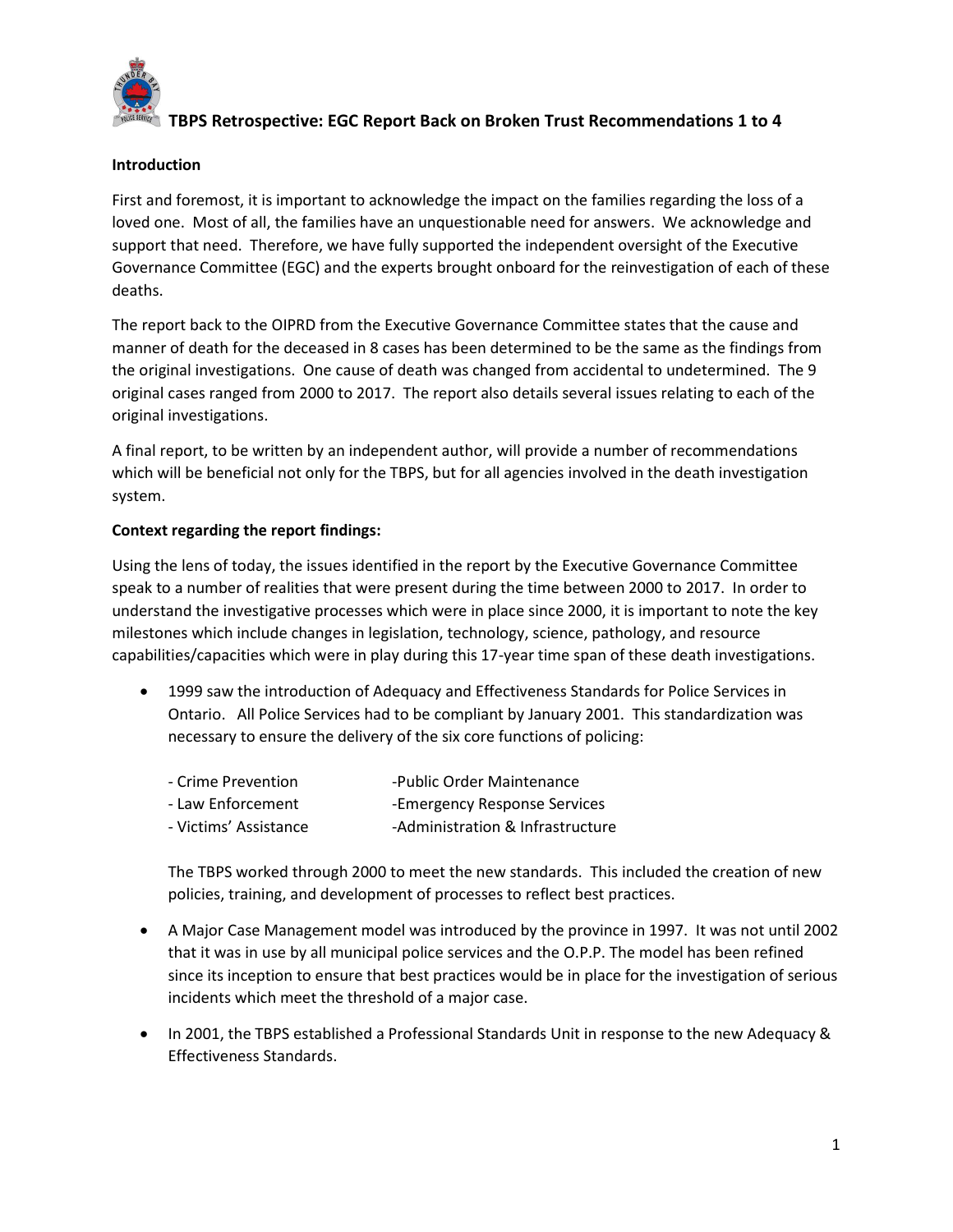

• The TBPS has had a high annual volume of calls for service which include very complex and resource intensive investigations.

### Timelines & Evolution of Investigative Resources & Practices

The delivery of investigative services by the TBPS have continued to evolve since 2000 in response to legislative requirements, case loads, and public expectations. The Criminal Investigations Branch (CIB) has historically had a General Investigations Unit which was responsible for the investigations of major crimes.

In addition to the general investigation units, CIB has created specialized units which include forensic identification, intelligence- drugs & gangs, crime analytics, missing persons & youth, elder abuse, economic crime, cyber-crime, break – enter & robbery, domestic violence, sex offender registry, Coroner's Constable, and a firearms officer.

As of 2021, there were a total of 71 sworn and 7 civilian members assigned to the Criminal Investigations Branch.

#### Criminal Investigations Branch – Additions to Resources:

2001 – 3 units - (each with a Detective & 3 Detective Constables)

2010 – 4 units - (each with a Detective & 2 Detective Constables)

2020 – CIB commenced a major reorganization to move from conventional General Investigation Units to Major Case Units with enhanced focus.

2021 – Major Case Units – 4 units – (each with a Detective & 4 Detective Constables)

#### Detailed Milestones - Progressive changes within the TBPS Criminal Investigations Branch:

### 2016

In the year 2016, the Thunder Bay Police Service began an extensive review of internal procedures and processes as they related to the investigation into missing persons and sudden deaths.

February 2016:

A complete revision of TBPS missing person's policy occurred. The new policy came into effect on February 1, 2016. The revision of the policy occurred due to an acknowledgement that the previous policy was not working to properly investigate missing persons. The new policy takes into consideration such things as the demographics of Thunder Bay and the significant number of Aboriginal Youth residing in Thunder Bay to attend high school. The new policy outlines "at risk" individuals and requires a classification of search urgency.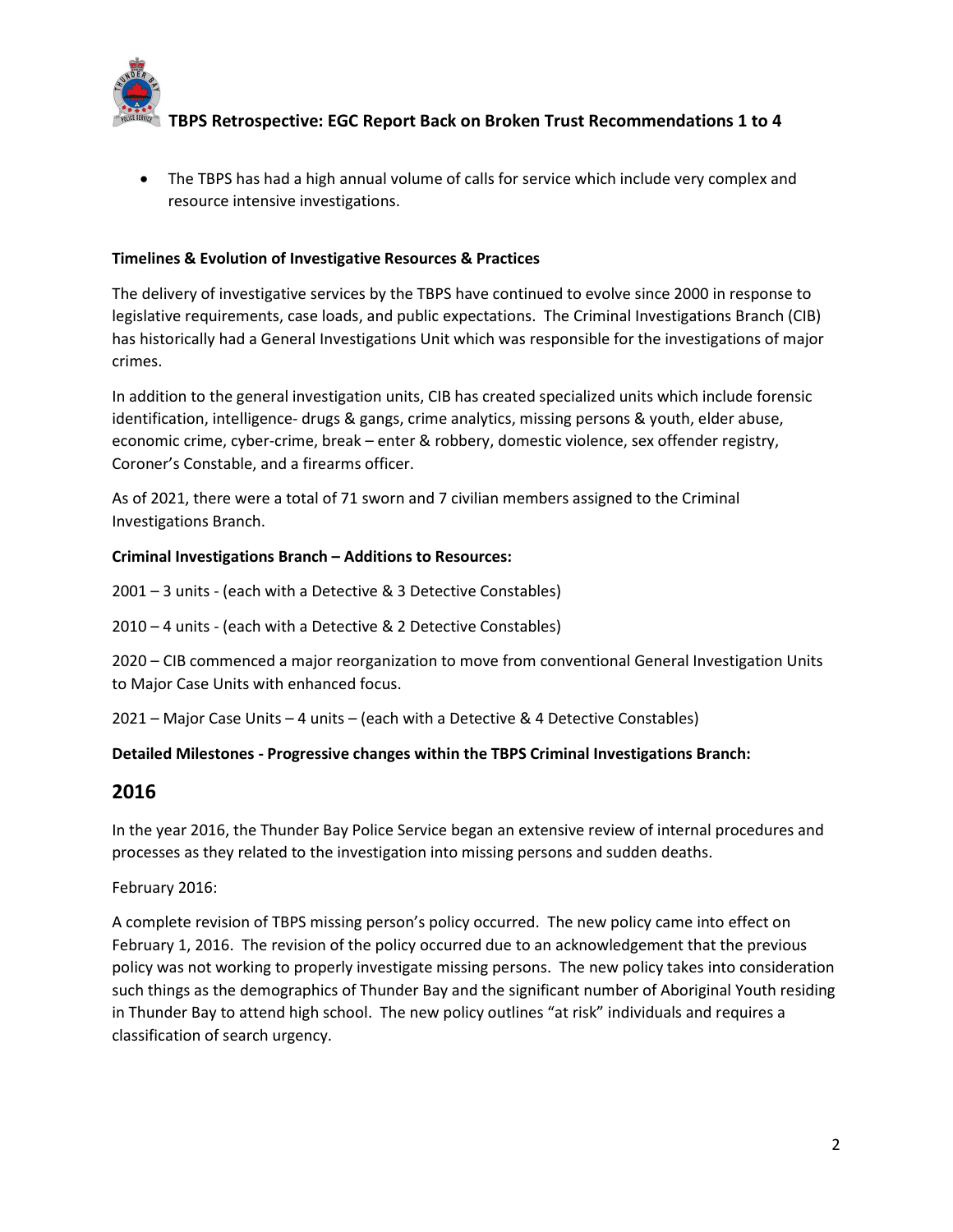

December 2016:

The Sudden Deaths Policy was extensively reviewed as of December 20, 2016. The Policy states that "Investigations into sudden or unexplained deaths and found human remains be considered potential

homicides and be undertaken in accordance with the police service's Criminal Investigation Management Plan. Officers investigating sudden or unexplained death and found human remains occurrences must have the knowledge, skills and abilities required. Where an occurrence falls within the

definition of a major case, ensure that officers comply with the procedures set out in the Ministry's designated Ontario Major Case Management Manual."

NOTE: In 1997, the Province of Ontario developed the Major Case Management (MCM) system in partnership with the Ontario policing community. The impetus of MCM was to develop one standard case management system for use by all Ontario police services. This system was to allow a higher standard across the province, allow linked cases to be integrated and to promote cooperation and information sharing between law enforcement agencies. The MCM system outlines criteria offences to be deemed as major cases and made a distinction between threshold and non-threshold offences in which a Primary Investigator shall be deemed and MCM utilized. In each major investigation a command triangle shall be formed consisting of Major Case Manager, Primary Investigator and File Coordinator. Specialized, Ministry approved software, called Power Case, is to be utilized when investigating a major case. Each role has assigned duties.

Very specific requirements are outlined in the Manual as it relates to scene investigation, forensic identification, field investigations and canvassing. In 2017, the MCM underwent numerous changes which expanded the offences that meet the threshold. Threshold cases, as they existed prior to 2017, include homicides, not all sudden deaths, and missing person occurrences where the circumstances indicate a strong possibility of foul play.

In 2017, offences were added as non-threshold offences which includes missing persons, where police have yet to ascertain whether foul play is involved when the individual remains outstanding and unaccounted for 30 days after being reported missing. All the Sudden Deaths should be looked at in the light of the above.

# 2017

January 2017:

The Thunder Bay Police Service implemented a Sudden Death Review Committee. It became a requirement that all sudden deaths be reviewed by a committee of Senior Officers prior to the conclusion of the investigation.

The Review Committee is comprised of the Deputy Chief of Police, the Criminal Investigations Branch Detective Inspector and Detective Sergeant and one other Inspector from Uniform Patrol, Corporate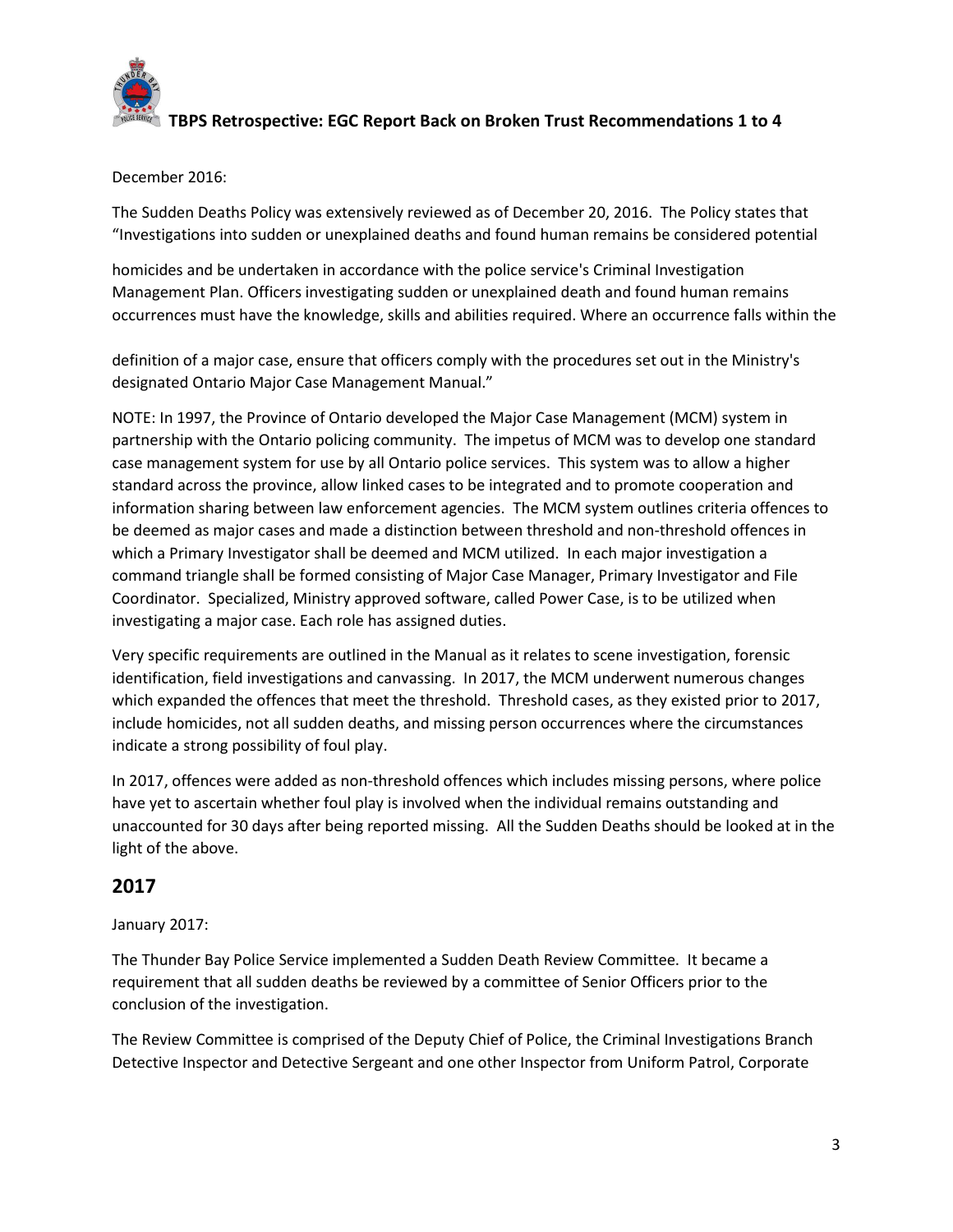

Services, Court Services or Community Services. The Committee meets monthly to review all outstanding sudden deaths to ensure all investigative requirements have been fulfilled.

March 2017:

The TBPS also utilizes the Family Information Liaison Unit (FILU) with the government of Ontario. FILU began providing services to families and loved ones of missing and murdered Indigenous women and girls in March 2017. Since that time, the TBPS has developed a relationship with the Unit to provide

better service to families and loved ones in order to ensure they feel comfortable with the process and receive the information they need throughout the course of an investigation.

# 2018

November 2018:

A Memorandum of Understanding was created between TBPS Administration and the Thunder Bay Police Association to establish a Major Crimes Unit within the Criminal Investigations Branch that complies with provincial standards and best practices.

# 2019

2019 was a significant year for the TBPS in respect to professional development and innovation within the CIB. Training was implemented for all those in the Criminal Investigations Branch outlining the relationship between the Coroner and Police during sudden death investigations. Legislative changes regarding missing persons also impacted investigative processes.

### January 2019:

The Memorandum of Understanding created between TBPS Administration, and the Thunder Bay Police Association in November 2018 came into effect which created a Major Crimes Unit. At this time, it was comprised of three (3) officers with a request for a major increase to properly staff the Unit made to the Board and City Council. This was included in budget submissions to increase sworn complement to allow for five (5) additional officers in the Major Case Unit.

#### March 2019:

Began looking at implementing the secondment program to allow for officers in other branches to spend time in the Criminal Investigations Branch. Also, during this time, a secondment program occurred to have Nishnawbe Aski Police officers work with the Thunder Bay Police Service in the Criminal Investigations Branch.

#### March 2019:

TBPS administration presented a compliance report to the Thunder Bay Police Services Board regarding the September 2018 inspection of the Service's Major Case Management.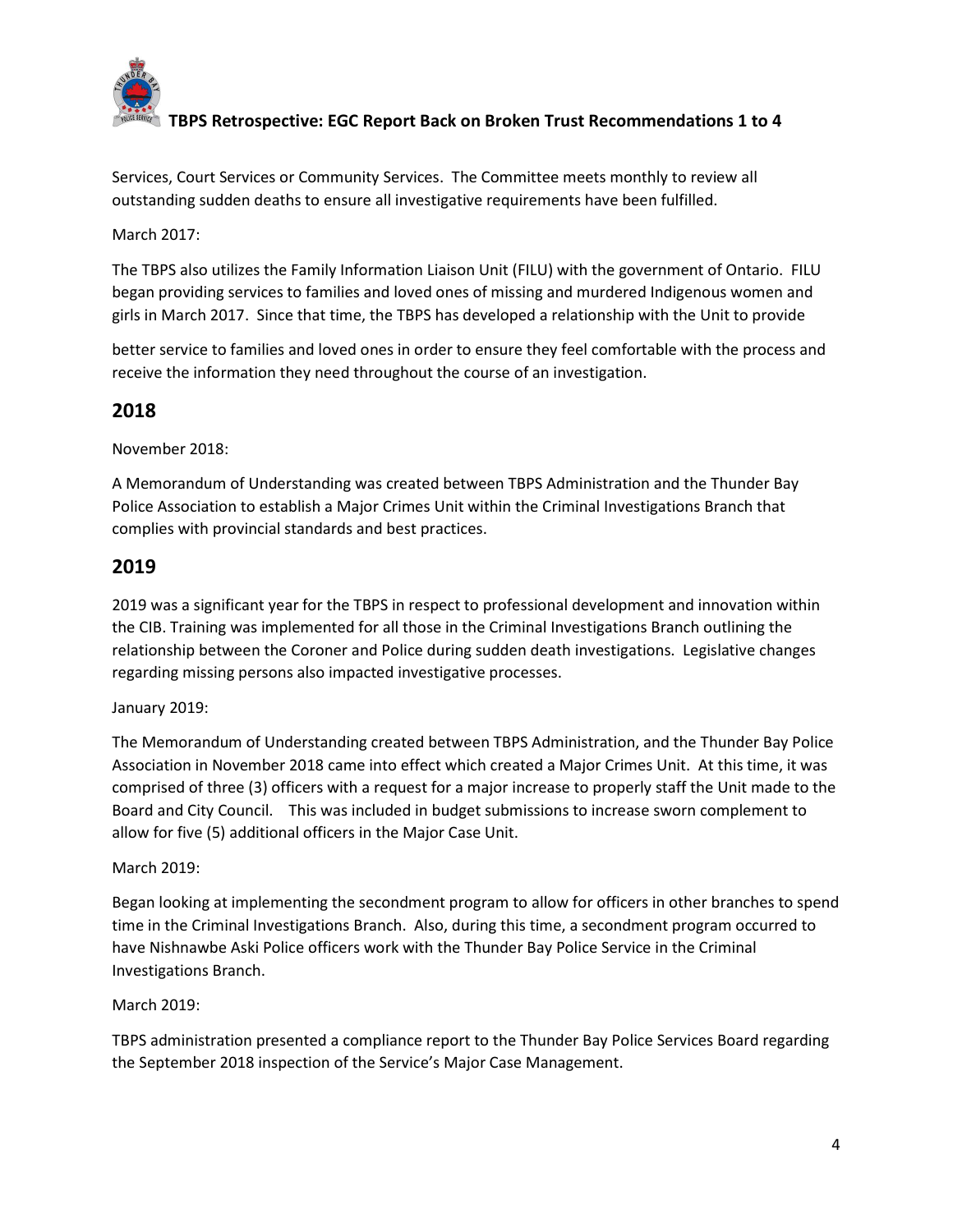

April 2019:

Establishment of multi-disciplinary case conferences involving the Coroner, Pathologist and investigators to review post-mortem and toxicology results in complex death investigations.

May 2019:

The Service has recently updated its Missing Persons Policy and continues to review it on an ongoing basis.

June 2019:

The TBPS established two part-time Human Trafficking positions. These positions are filled by Detective Constables from the Domestic Violence Unit. The Detective Constables are responsible to communicate

regularly with the victims of human trafficking, ensure investigations are complete, work with community groups / boards to educate them on human trafficking and how to recognize the signs.

June 2019:

There were six (6) police officers (four Constables and two Sergeants) assigned to the Major Crime Unit, up from three in January 2019.

June 2019:

Two (2) CIB Investigators attend a Qualified Death Investigator course by York Regional Police to develop a course for the TBPS. The TBPS Qualified Death Investigator course has since been delivered to various members of the TBPS.

July 2019:

The Missing Persons Act came into force and the legislation is being utilized by members of the TBPS to assist them in missing persons cases. The Missing Persons Policy was revised to incorporate these changes.

October 2019:

An additional four (4) police officers assigned to the Criminal Investigations Branch. Two were placed in the Major Crime Unit and two were placed in the General Investigations Unit.

November 2019: The Service began creating a Quality Assurance position which will be staffed with a Staff Sergeant. This position will be in charge of developing plans and protocols, as well as training packages. As a result, a formalized process will be compiled when the position is filled.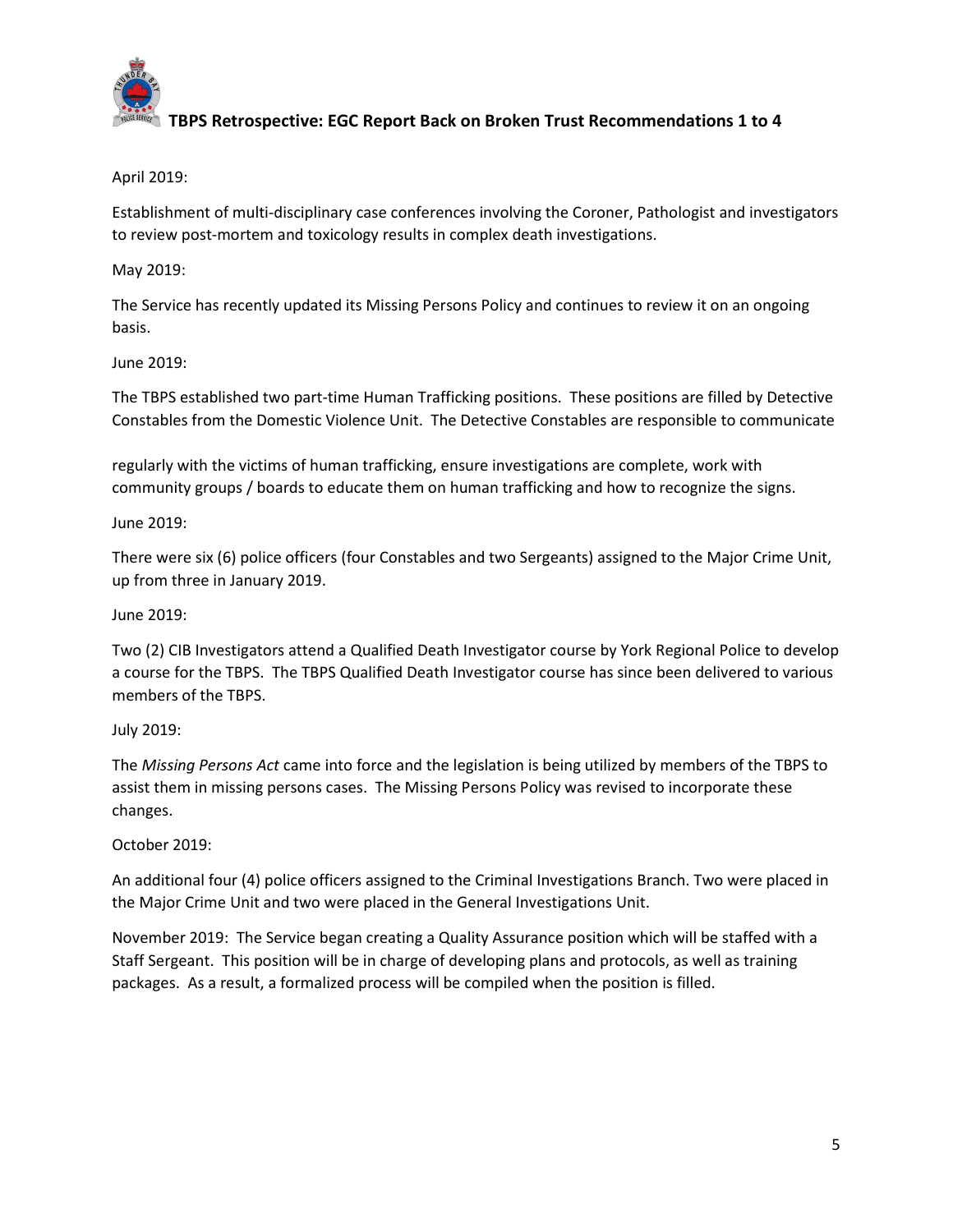

# 2020

March 2020:

The TBPS has a member certified to train other staff in Power Case software. Prior to this, TBPS was required to send members to the Ontario Police College.

March 2020:

The Service now has a Staff Sergeant in charge of Quality Assurance. As part of this role, training manuals are being developed.

June 2020:

All members will have the necessary major case training upon entering the unit or within six (6) months of being in the unit. All Major Case Command Triangle officers will have the required Major Case Management (MCM) courses before the conclusion of 2020.

July 2020:

Training from the Ontario Police College on the Missing Persons Act to be provided to all officers to ensure full knowledge and compliance with the Act.

July 2020:

The Missing Person Policy has just undergone another internal review and changes have made.

July 2020:

The Sudden Death Policy has been fully reviewed and revised to incorporate the above.

August 2020:

The TBPS Criminal Investigations Branch further expanded and undergone reorganization, with an additional two constables being added as of this date. The reorganization would now see the Criminal Investigations Branch have twenty (20) members dedicated to Major Crime investigations. There will be four (4) units comprised of one (1) Sergeant and four (4) Detective Constables.

October 2020:

The Criminal Investigations Branch implemented a secondment program for members in Uniform Patrol to gain experience in Criminal Investigations.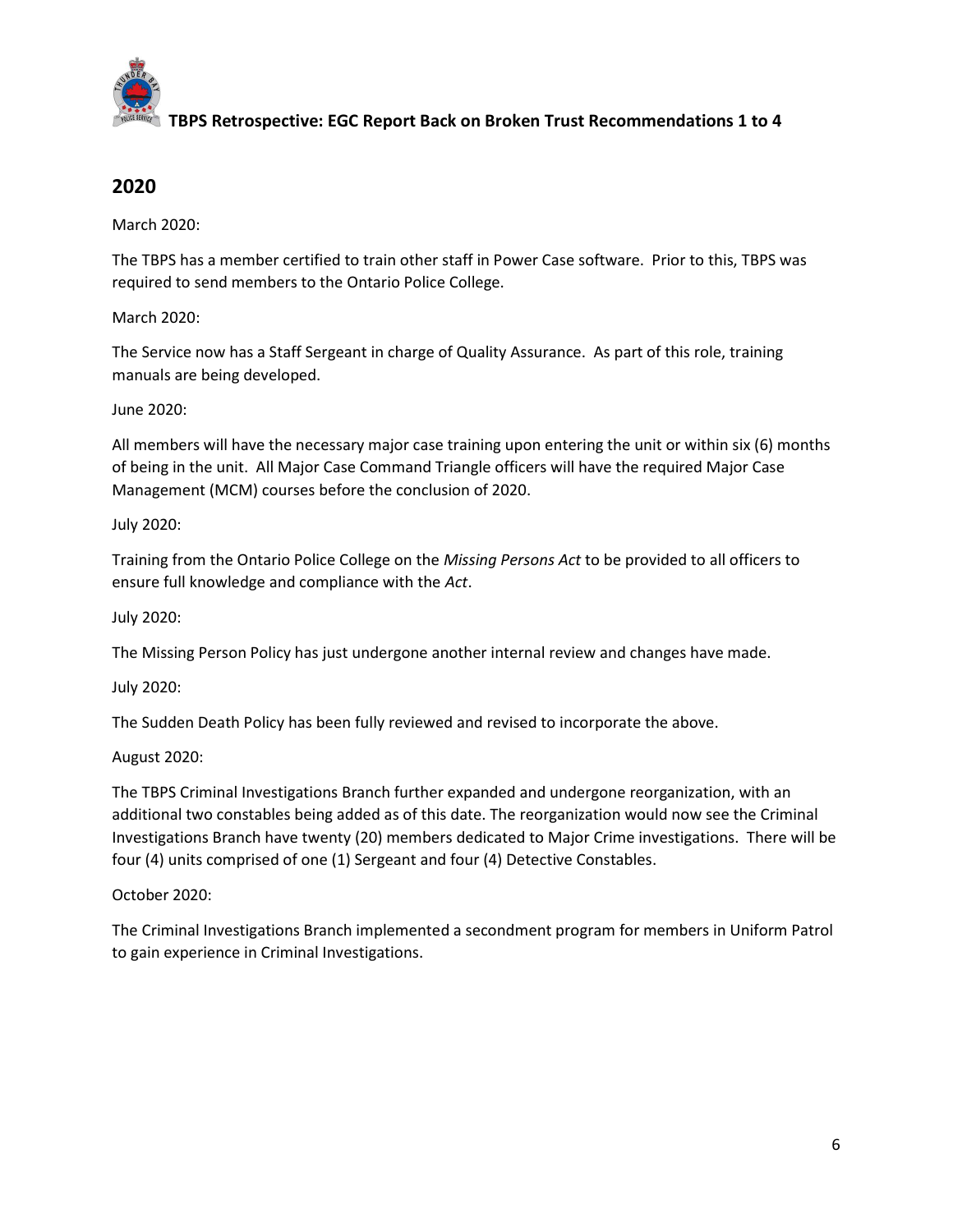

# 2021

January 2021:

The TBPS Criminal Investigations Branch has been expanded. There are four (4) Detectives and sixteen (16) Detective Constables assigned to Major Case Management meaning the TBPS has met its goal of twenty (20) dedicated officers. This was done recently with the addition of the final two (2) Detective Constables. However, three (3) of these Detective Constables are currently being utilized for the reinvestigation process and form part of the re-investigative team. (All TBPS investigators returned to CIB in the fall of 2021).

All provincial training has been completed for twelve (12) of the twenty (20) officers.

January 2021:

New Detective Constables that have been assigned to CIB are now required to shadow an experienced officer for the purposes of development and training. Once the new Detective Constable is deemed to have demonstrated the appropriate skills and knowledge, they are then able to work independently of the experienced officer with the regular Supervisor oversight. Further, new detectives will be assigned to work with an experienced Major Case Detective to ensure the transfer of knowledge. Detectives will work within the MCM Command Triangle as their skills allow. All major cases will be overseen and reviewed by the CIB Detective Sergeant.

January 2021:

The TBPS signed an agreement with the Toronto Police Service, Homicide Unit to send TBPS officers for a one (1) month period to allow TBPS officers to develop skills and acquire knowledge from the TPS Homicide Unit. This program was paused as a result of the COVID pandemic.

January 2021:

Most recently, the CIB reporting structure has been streamlined within the Branch. CIB now has a dedicated transcriptionist who will complete the report for an officer to review and the Supervisor to approve.

January 2021:

TBPS has also now increased the Forensic Identification Unit (FIU) personnel by one (1) officer. This addition provides resources for the more involved cases. Further, the TBPS has also changed its platoon structure and work schedules to allow officers more opportunities for dedicated lab work.

Further, the TBPS has recently enhanced its Scenes of Crime Officer SOCO program to allow Uniform Patrol Branch officers to be trained on evidence collection to alleviate the workload of the Forensic Identification Unit personnel. After SOCO officers gain experience they will be provided opportunities to mentor with FIU officers to gain greater knowledge and skill sets. This will develop a pool of interested officers to enhance FIU applicants.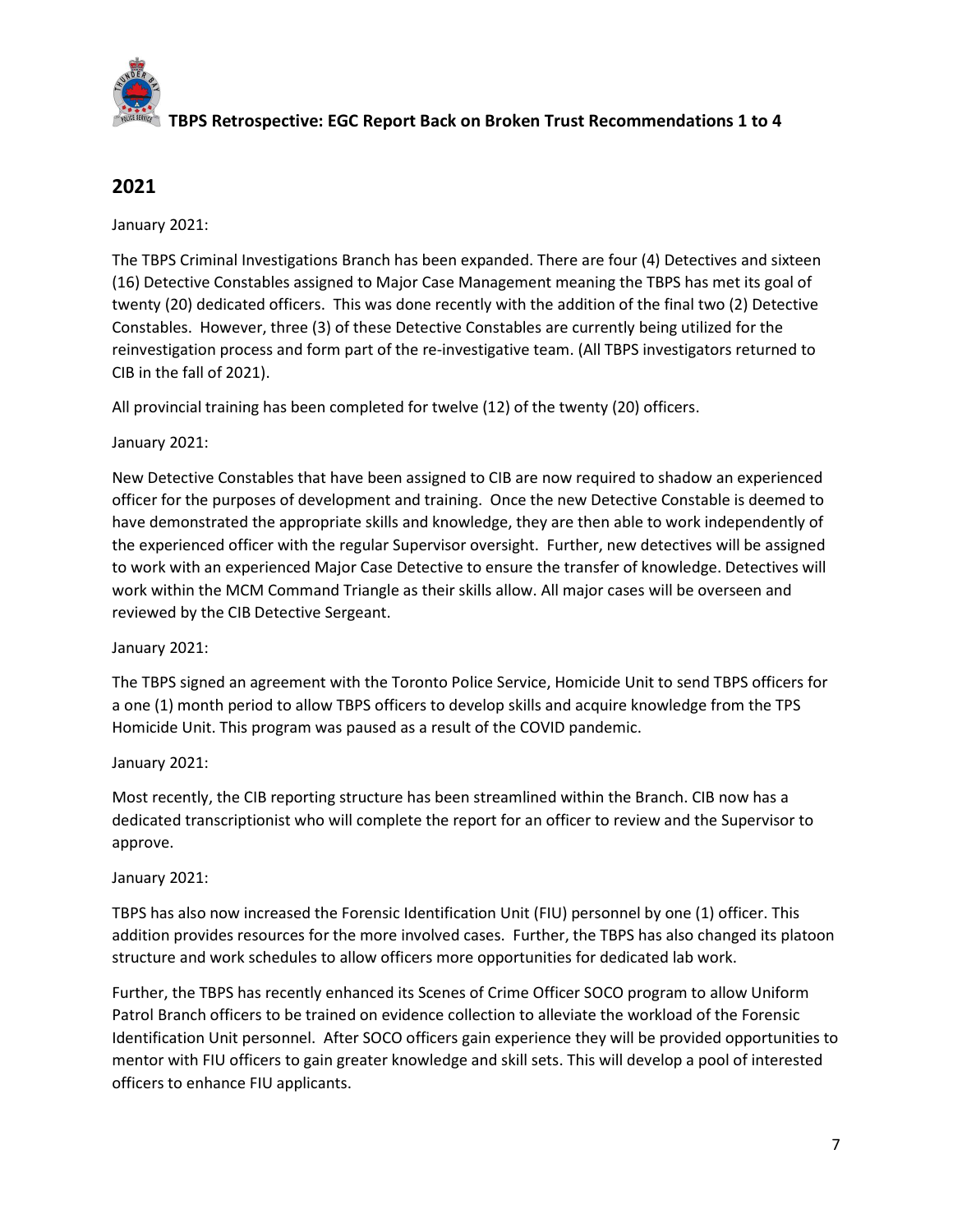

January 2021:

The Sudden Death Policy has been fully reviewed and revised to incorporate the above. Also, as stated above, training has been completed that addresses the relationship between the investigators and pathologists.

January 2021:

A Sudden Death checklist is now applied to all sudden death investigations.

January 2021:

The Sudden Death Review Committee meets on a more permanent and consistent basis. The Committee conducts a critical review of sudden deaths to ensure that all investigative leads have been examined.

June 2021:

There has been a creation of four Major Crime Units within the Criminal Investigations Branch. There are now twenty officers trained and dedicated to major crime investigations; there are four (4) Detectives and sixteen (16) Detective Constables assigned to Major Case Management. These officers make up four units of 1 Detective and 4 Detective Constables working a 12-hour shift schedule rotation ensuring maximum coverage.

September 2021:

The Thunder Bay Police Service reviewed and begun work on the Epstein Report.

## 2022

January 2022:

All provincial training completed for all members in Criminal Investigations Branch.

March 2022:

Additional mandatory training from Ontario Police College for all sworn members regarding the Missing Persons Act.

March 2022:

The TBPS created a 2<sup>nd</sup> Detective Sergeant position to oversee criminal Investigations, major cases, cold cases and sudden deaths. The other D.S. position will oversee general investigation units. CIB will now have 3 Detective Sergeants which will further enhance management and oversight of investigative processes.